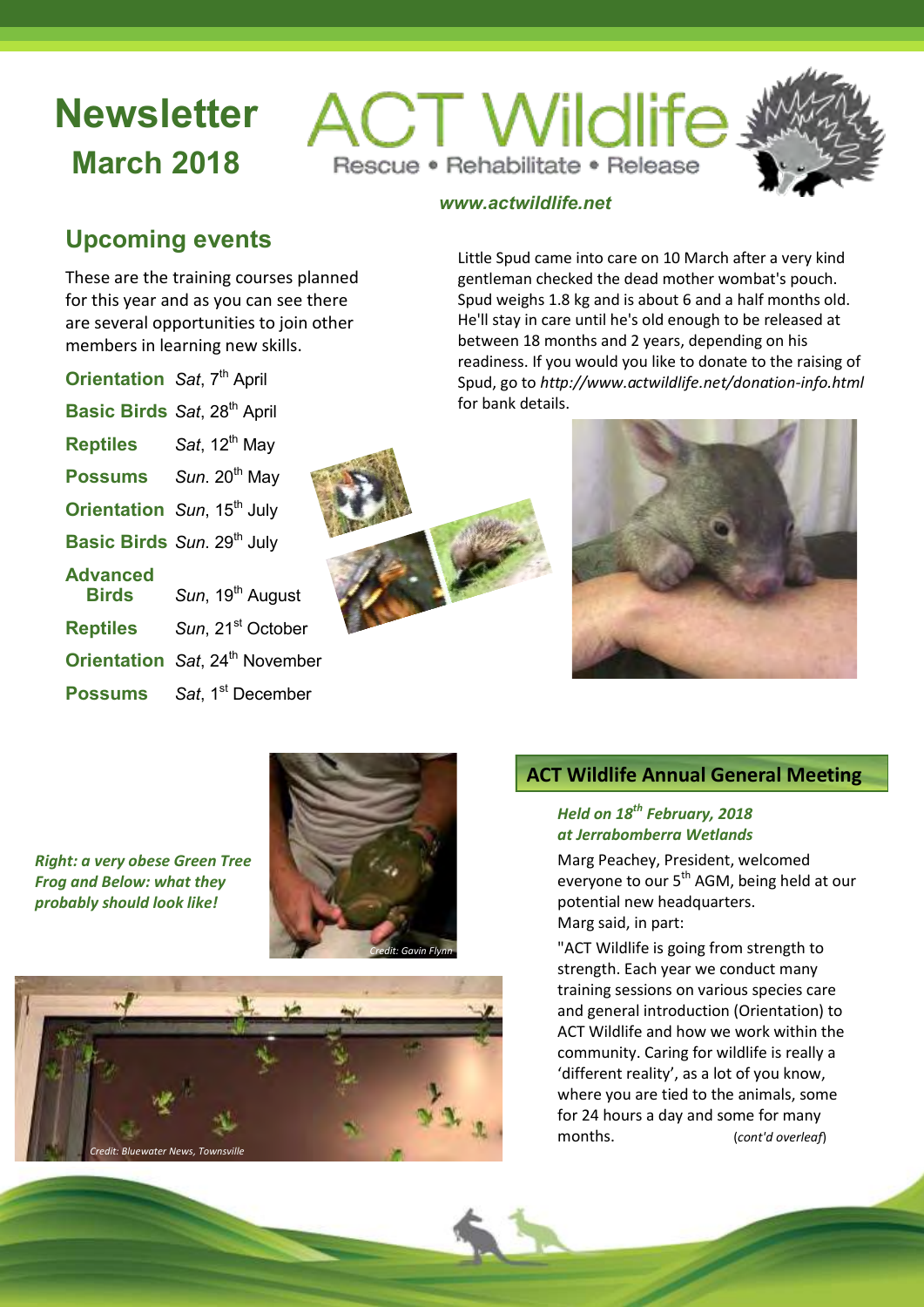#### *(AGM, cont'd,...)*

"We are getting better at giving advice for members of the public. For instance, with 'abandoned' baby animals we quiz the caller more thoroughly about the whereabouts of the parents and encourage them to return the youngster to its parents.

"Of course we could not do without the help from all the Canberra vet practices. All injured animals are sent straight to a vet and unfortunately we do not see many of these animals coming into care, insinuating that they needed to be euthanased. This in return shows our release rate in a good light.

"In 2017 we saw the conclusion of the Wombat Mange Project where we established that Cydectin (Ivomec) was successful in eradicating mange from wombats and burrows along the Murrumbidgee River near Lanyon Homestead. The ACT Government grant for this was one of our first.

"In 2017 ACT Wildlife secured a second grant from the ACT Government for outfitting our new building, to turn it into a wildlife center where we may eventually receive animals.

"The 2nd grant we received was \$1500 from the ACT Herpetological Association. This was to obtain a microscope to establish testing for normal and pathological flora of ACT reptiles and other species down the track. Turns out, from a stroke of good luck, we were donated a microscope from The University of Sydney and were able to use the funds for a microscope mountable camera and consumables.

"I would like to thank the Committee members who diligently attend meetings and spend so much time helping the Organisation grow and mature.

"We have received assistance from various Government departments throughout the past year, including ACT Fire and Rescue to rescue the many birds left hanging by string from high branches, ACTEW has helped with flying foxes on power lines and animals in drains, and

Brad Green from Parks, Conservation and Lands is always happy to help with rescuing any animal in distress.

"A BIG thank you to all ACT Wildlife volunteers for helping throughout the year! Without phone operators, transport volunteers, those who attend events, sewing people, carers, and more, we would not be able to do the great job we do. The Canberra community now expects the service that we strive to provide."

#### **The 2018 ACT Wildlife Committee was voted in as follows:**

| President                         | Marg Peachey                                    |
|-----------------------------------|-------------------------------------------------|
| Vice President Martin Lind        |                                                 |
|                                   | <b>Secretary</b> Dorothy Brown                  |
| Treasurer/                        |                                                 |
| <b>Public Officer</b> Jim Peachey |                                                 |
|                                   | <b>Media Liaison</b> Marg Peachey & Martin Lind |

#### **Committee Members:**

Dee Harmer Heather Peachey Luke Robbie Agnes Mesple Ashley Sloan Corin Pennock Felicity Eylward

#### **Food Coordinator** Dorothy Brown **Events Coordinator** Dee Harmer

#### **Phone & Transport**

| Coordinator              | Marg Peachey                        |
|--------------------------|-------------------------------------|
| <b>Fundraising</b>       | Vacant / Heather Peachey*<br>[temp] |
| <b>Training</b>          | Elisa Holgate                       |
| <b>Volunteer Liaison</b> |                                     |
| <b>Officer</b>           | Corin Pennock & Nathan Perring      |

#### **Species Coordinators:**

| Bats         | Denise Kay       |
|--------------|------------------|
| <b>Birds</b> | Marg Peachey*    |
| Possums nth  | Cheryle Le Fevre |
| Possums sth  | Michelle Johnson |
| Reptiles     | Ingrid Singh*    |
| Amphibians   | Dorothy Brown    |
| Wallabies    | Lindy Butcher    |
| Wombats      | Lindy Butcher    |

**NB** *There are several filled positions\* which the incumbent person has occupied for up to 5 years, and they would really like someone to take over their roles. These are important roles within the Organisation so if you feel you would like to undertake one of these positions then please do not hesitate to initially contact Marg on 0450 961 530*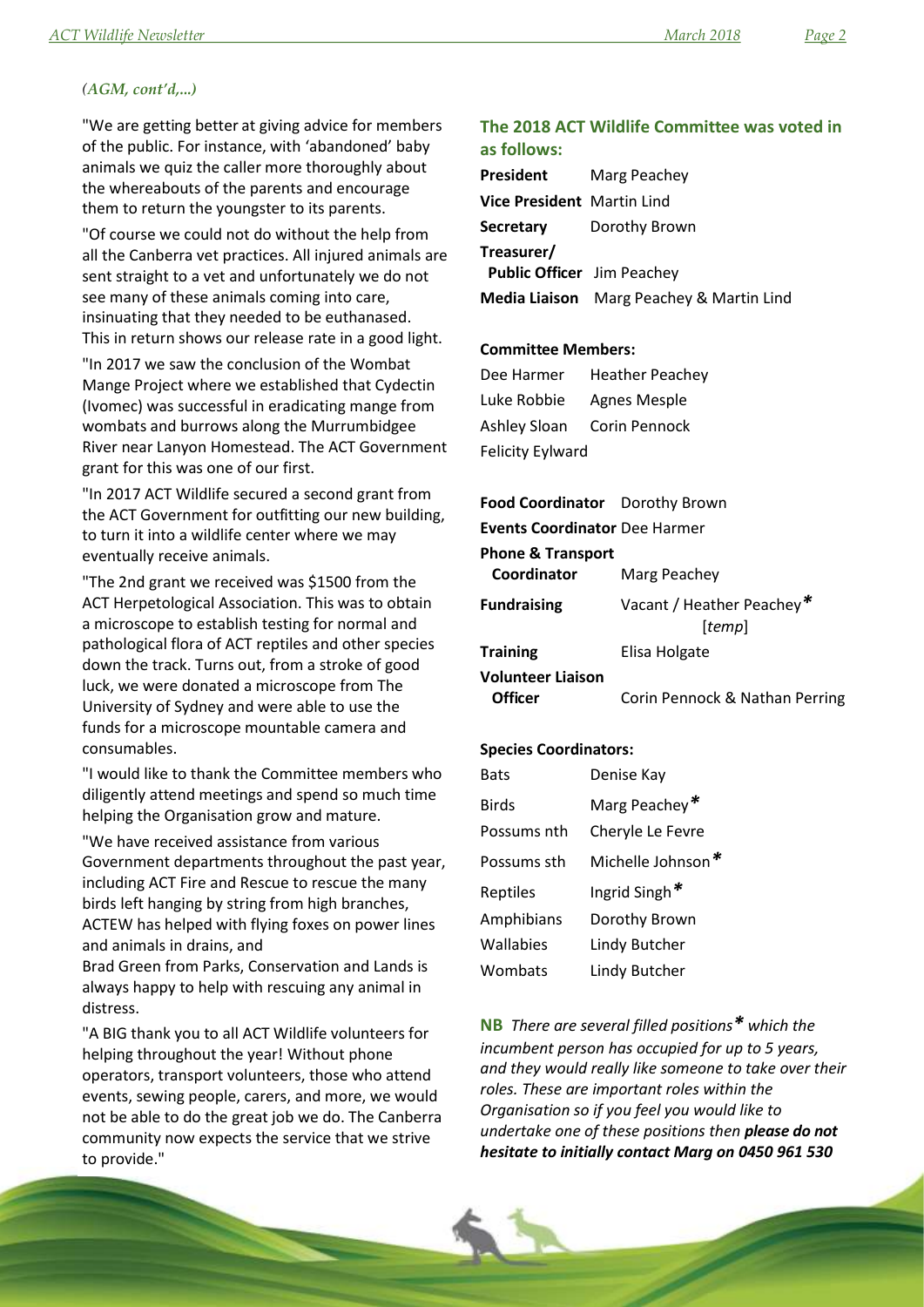### **Spotlight on a Volunteer**

### *Kate Hallett describes her family's take on volunteering within our Organisation.*

*What made you join our Organisation? '*I wanted to give back to the community, and help our beautiful wildlife! The thing I really miss when overseas has always been the beautiful song of our birds, and the hilarious antics of our magpies and cockatoos. I remember one morning my husband was at the bus stop waiting for his bus.. he realised he had gum nuts hitting him on the head from a hooligan Cockatoo!'

*Did you join to meet like minded people, or care for wildlife? '*I love to see animals each and every day, and really, how could you be anything but a kind and caring person if you choose to work with animals?!'

*Have you made some good friends? '*Yes, I have found the training I've done has always been very good, with some good laughs. People and carers I've met are all so very happy to help with information and tricks of the trade. Marg in particular is just incredible, the amount of time and care she takes with each and every animal that crosses her path. She is also so very welcoming and treats everyone as another extended family member.'

*What is your favourite Australian animal? '*All Birds especially Kingfishers, blue wrens, parrots, magpies etc. I have a soft spot for possums, wallabies and wombats too. My son Liam particularly loves lizards, (shinglebacks, bearded dragons and blue tongues).'

*Does your family help care and feed the the birds in your care?* 'Yes, Liam and Ben are always happy to feed the baby birds with one eye shut….'

*Do you enjoy interacting with the members of the public? '*Well, that's a bit of a loaded question … there are mostly just great people that want the best for the injured/orphaned animals. But you do also get some that have lost their grasp on reality and expect you to dance on a hot tin roof to ensure that whatever they want to happen, happens with certain animals.'

*What have you found so far, has the group met your expectations? '*I started doing the Wombat Mange Program 12 months or so ago, and really enjoyed the enthusiasm of all the volunteers. Lindy puts so much into rearing her babies, as do all the carers. But hearing how she had to put on a garbage bin with the bottom cut out, steel cap boots and heavy trousers just to clean out the wild teenage wombats enclosure was hilarious.'

*What are some of the things you would like to see our Organisation do in the future? '*Promote ACT Wildlife to children of all ages, in the hope that as they grow up they take responsibility for the care of the beautiful animals in our region for future generations. I personally would like to be able to take a selection of our animals in care to show school students how some care and kindness can make a huge difference to an animals life.'

*We hear you like pot plants. Would you get cranky if a possum attacked them? '*Not at all! I have grapes, figs , olives and an apple tree which I purposely don't net so all those animals that need some food have a safe feeding spot and we enjoy seeing them daily. What I do get cranky about are people who do not bother to net their trees properly, and hence so many animals being injured for no reason.

Just loving my new job and friends :)'

#### *Below: we sometimes get Lorikeets into care.*



*And from one species to the other end of the spectrum! Juvenile flying foxes currently in care.*

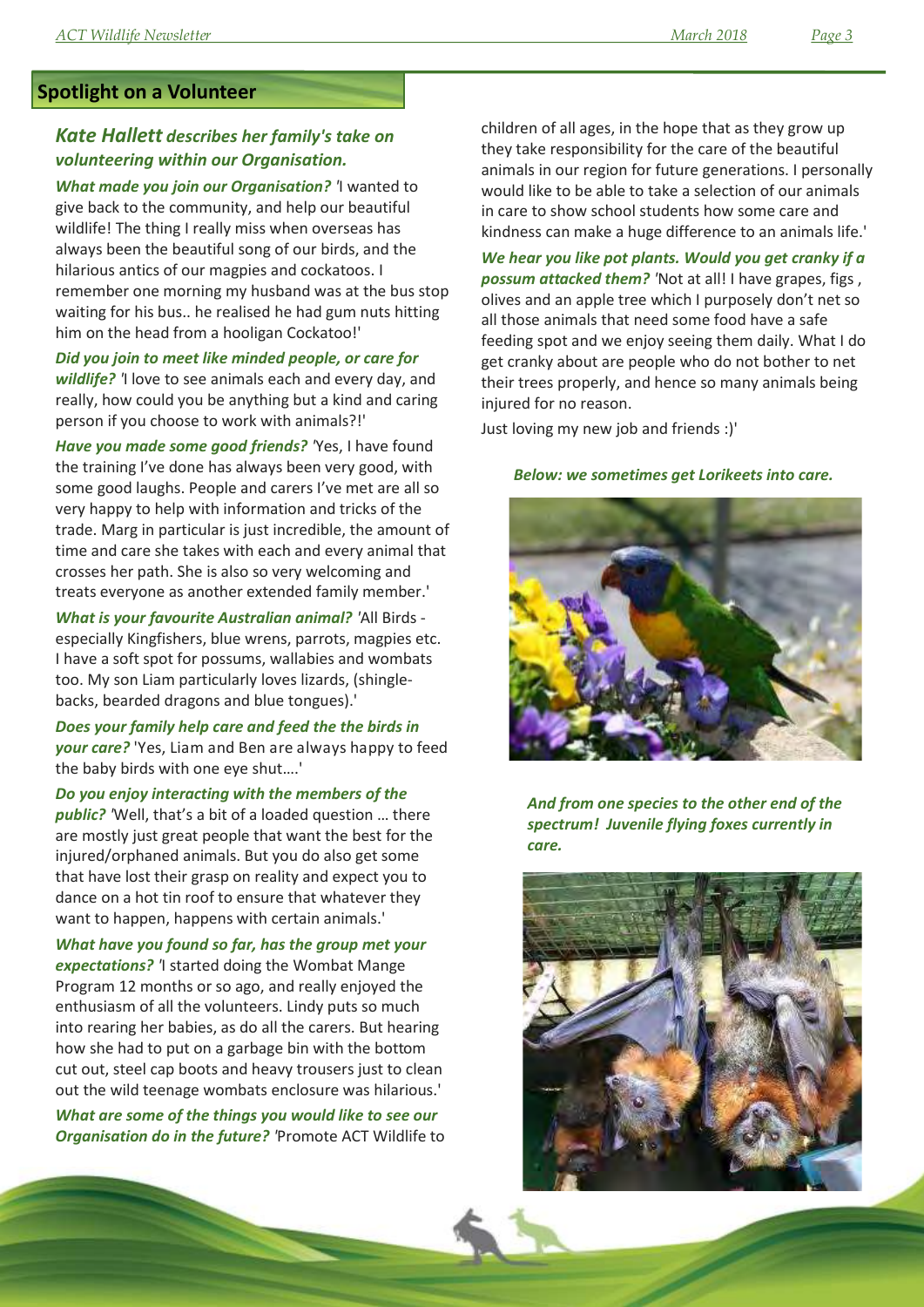#### **2018 Royal Canberra Show**

#### **The Royal Canberra Show has come and gone for another year**

Once again ACT Wildlife was invited to setup a stall to provide information to the general public on what we do and to answer questions about the native wildlife that calls Canberra home; typically, what people can do if they find an injured native animal.

Our species specific pamphlets packed with information were available, as well as material about our Organisation.

This Editor once again searched high and low for native animal toys to sell to raise funds for us. There were some beauties available, with the wombat being the firm favourite! Just under \$200 was raised selling the toys and gathered as kind donations.





Many thanks to Dee and family for setting everything up, as well as the team of volunteers who managed the stall throughout the 3 day event. Hope you all also enjoyed having a look around the Show!

We'll endeavour to have some of the left over toys available for a quick sale at future Training sessions!

#### **Spotlight on a Volunteer**

# *Tabitha Plovits describes her take on volunteering within our Organisation.*

*What made you join our Organisation? '*Animals have always been a huge part of my life, having the standard family pets while growing up to having snakes and horses as an adult. While living in Darwin and the East Kimberley I used to both work with and rehabilitate mistreated and neglected horses. Being new to Canberra I was very disheartened seeing all our wonderful wildlife dead on the side of our roads. It was when I saw my first live wombat and echidna crossing the road on a dirt track that I decided to look into becoming a volunteer to help our native wildlife so that many more people can experience the excitement of seeing them in their natural habitat.'

*Did you join to meet like minded people, or care for wildlife? '*Since joining Act wildlife I have had the pleasure of meeting many like minded people who are very passionate about our wildlife, who are only to happy to share their wealth of knowledge and experience when it comes to all aspects of caring and other rolls that are available to volunteer in within ACT wildlife. My family is very supportive of this decision

Some of the roles I volunteer in are manning the 24hr phone service for members of the public to report sick, injured or orphaned wildlife. It has taken a little while to gain my confidence in taking calls from the public as when I first started there was a lot to learn, but with the support of other members it soon became quite easy. I really enjoy being on the phone as there is such a variety of calls that come through, some very funny ones where I can have a laugh with the rescuer and member of the public.

Transport is another role, where I pick up animals that have been taken to local vets to receive treatment and get taken to the carer that suits the animals needs. This has been a great way to not only meet other members but also to establish friendships with different veterinary practices around Canberra. One time while on transport I was called to an elderly gentleman's house because he had a possum stuck at the top of the downpipe on his roof. Up the ladder I went only to have a possum see me then jump out of the downpipe onto the ground, then straight up the gumtree in the yard. I really don't know who was startled most, me or the possum! But I can tell you my heart went through my chest as did the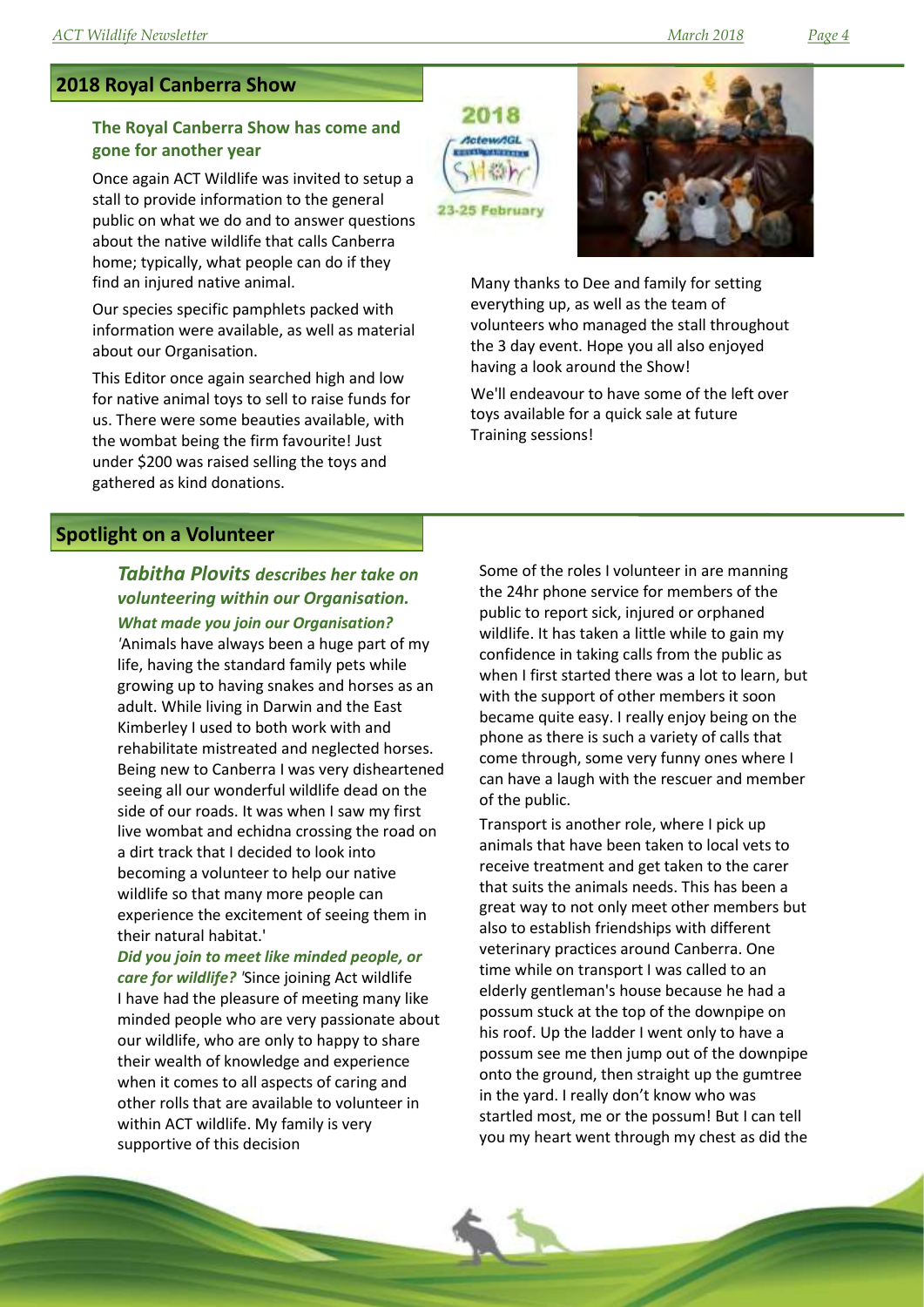#### *(Spotlight on a Volunteer, cont'd...)*

gentleman's, who was holding the ladder for me. Once I got to the bottom of the ladder with my feet firmly on solid ground we both had a chuckle and very glad it wasn't stuck at all. I suggested that he cover up the large entrance with mesh so no other possums could get through.

Caring for injured, sick and orphaned wildlife is a huge part of what we do. It is the most satisfying feeling when I get to release an animal that has come into my care. Being a new carer I have a mentor who has been a huge wealth of information and support. I was really worried about what I though was expanding decolourisation of the wings of the

King Parrots I currently have in care. The wing colour changes were actually due to the juvenile parrots maturing. Man I felt like a dill, because I thought oh no what's wrong now, they're doing so well?! We both had a laugh and boy was I relieved.

*We hear you like bonsais. Would you get cranky if a possum attacked them?* My husband and I share a joint interest in Bonsais. I replied to the question with "I would see it as an opportunity for the tree to be styled in a different direction as bonsais are forever evolving due to changes within their lives." My husband agreed.



*Kookaburras and Tawny Frogmouths: what's not to love?!*



#### **Mealworm Colony Starter Kits available**

There is a large number of these little worms available for anyone willing to start their own family colony.

They don't need much fuss, just **a deep plastic 'drawer' or two with a layer of unprocessed bran** (which is included with the critters) and a layer of newspaper on top to give them some privacy.

Then? you just need to put **2 handfuls of chopped leafy green vegies over the bran** (under the newspaper) and within no time you will discover **the joy of watching little mealworms grow** and

turn into beetles who will lay eggs and so the cycle begins again!





*These items were left behind at a recent Training Course. Yours? Pls contact Marg on* 0450 961 530 *to arrange their return.*